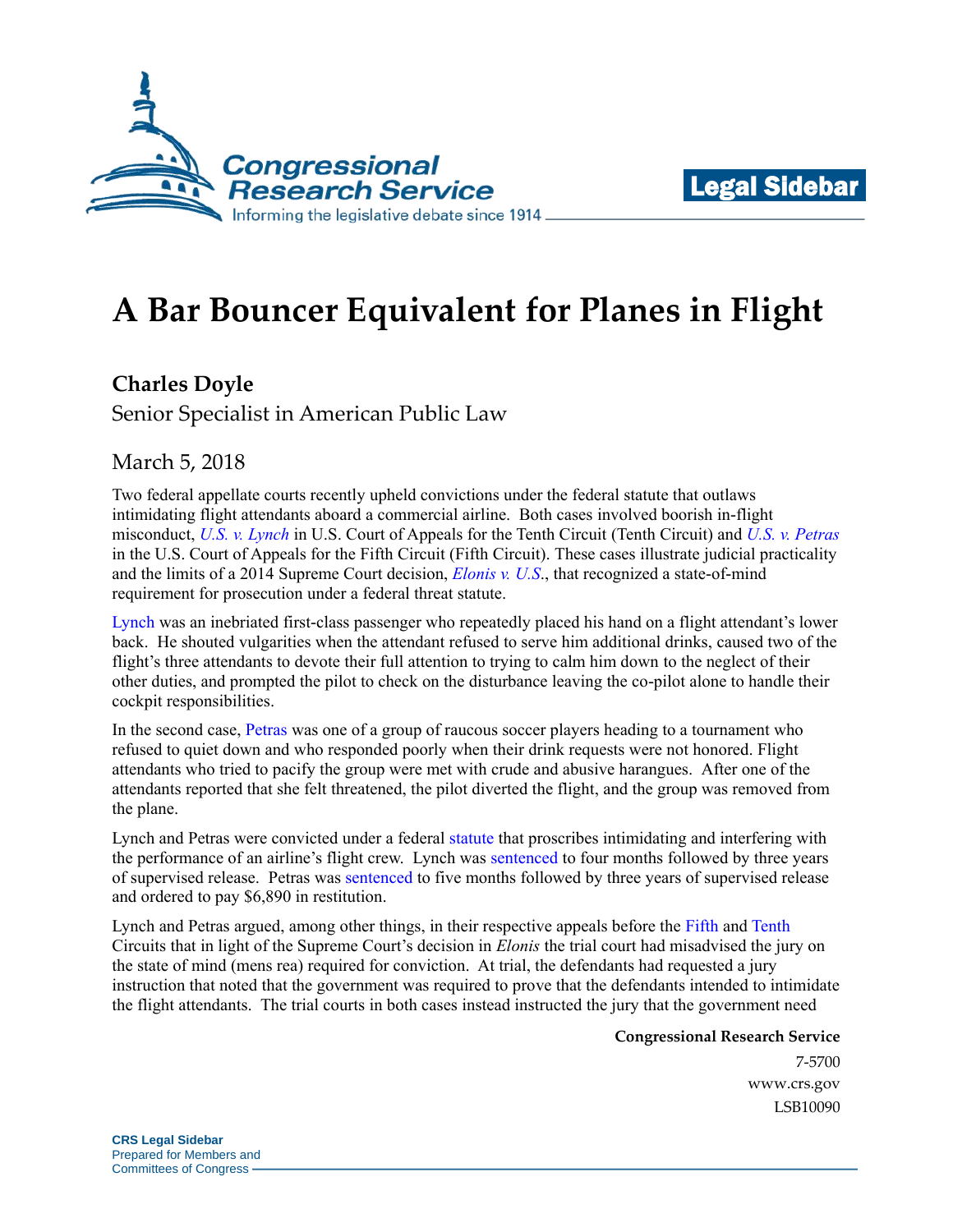only prove that a reasonable person would have found the defendants' conduct intimidating.

*[Elonis](https://www.supremecourt.gov/opinions/14pdf/13-983_7l48.pdf)* involved a federal statute that outlaws interstate transmission of threatening communications. The [statute](http://uscode.house.gov/view.xhtml?req=(title:18%20section:875%20edition:prelim)%20OR%20(granuleid:USC-prelim-title18-section875)&f=treesort&edition=prelim&num=0&jumpTo=true) does not have an express "knowingly" or other state-of-mind requirement. The prosecutor at trial told the jury that it did not matter what the defendant thought. The trial judge instructed the jury that "a statement is a true threat when a defendant intentionally makes a statement" that a reasonable person could consider a threat. Elonis appealed. The U.S. Court of Appeals for the Third Circuit [agreed](http://www2.ca3.uscourts.gov/opinarch/123798p1.pdf) with a majority of the other circuits that the threat statute did not require a showing that the defendant specifically intended to threaten a victim. It was enough that "the government had to prove that a reasonable person would foresee Elonis's statements would be understood as threats."

The Supreme Court *[disagreed](https://www.supremecourt.gov/opinions/14pdf/13-983_7l48.pdf)* on the basis of a due [process-grounded](https://supreme.justia.com/cases/federal/us/355/225/case.html) series of rules of statutory construction. The Court noted that as a general matter a mens rea requirement is assumed even for a statute that makes no mention of criminal intent. Moreover, the assumption applies to every substantive element of a silent criminal statute. The Court explained that this does not mean that a defendant must know that his conduct is unlawful, but only that he must know the facts that make his conduct fit the crime. That is, the Court will "read into the statute only that mens rea which is necessary to separate wrongful conduct from otherwise innocent conduct."

The [statute](http://uscode.house.gov/view.xhtml?req=(title:18%20section:875%20edition:prelim)%20OR%20(granuleid:USC-prelim-title18-section875)&f=treesort&edition=prelim&num=0&jumpTo=true) in *[Elonis](https://www.supremecourt.gov/opinions/14pdf/13-983_7l48.pdf)* had two elements: (1) transmitting a communication and (2) a threat. The Court noted, that "[T]he parties agree[d] that a defendant [under the threat statute] must know that he is transmitting a communication." However, "communicating something is not what makes the conduct wrongful. Here, the crucial element separating legal innocence from wrongful conduct is the threatening nature of the communication." Thus, "[t]he mental state requirement must … apply to the fact that the communication contains a threat." The Court ended with the observation that "[t]here is no dispute that the mental state requirement [here] is satisfied if the defendant transmits a communication for the purpose of issuing a threat, or with knowledge that the communication will be viewed as a threat." The Court left for another day the determination of exactly what level of intent is sufficient for purposes of the threat statute.

Petras and Lynch argued before the [Fifth](http://www.ca5.uscourts.gov/opinions/pub/16/16-11631-CR0.pdf) an[d Tenth](https://www.ca10.uscourts.gov/opinions/16/16-1242.pdf) Circuits respectively that their cases mirrored *Elonis* and therefore their convictions should be overturned. They contended that the government should have been required to prove that they intended the conduct that the attendants found intimidating and that they intended to intimidate or that they knew that their conduct would be viewed as intimidating. The appellate courts were unpersuaded. The Fifth Circuit had a case decided before *Elonis*, *U.S. [v. Hicks](http://www.ca5.uscourts.gov/opinions%5Cpub%5C91/91-6272.0.wpd.pdf)*, that had addressed the mens rea issue in the context of an earlier version of the in-flight intimidation-andinterference statute. The court in *Hicks* concluded that the government only need establish that a reasonable person would find the defendant's conduct intimidating; it was not necessary to establish the defendant's intent to intimidate. In *Petras*, the Fifth Circuit held that *Hick* survives *Elonis* and is controlling. "[F]or a Supreme Court decision to override a Fifth Circuit case, the decision must unequivocally overrule prior precedent; mere illumination of a case is insufficient," the Fifth Circuit declared. *Elonis* "did not mandate that all federal statutes be interpreted as specific intent-crimes," *Hicks*  and *Petras* involved a different crime statute, and therefore, the Fifth Circuit concluded that *Elonis* did not supersede *Hicks*.

Th[e Tenth](https://www.ca10.uscourts.gov/opinions/16/16-1242.pdf) Circuit in *Lynch*, with no comparable precedent, took a different tack. The Tenth Circuit explained that "the mental state required under [the *Elonis* statute] is not in the crime here" and reading a general intent of voluntary and deliberate conduct into the statute in *Lynch* "readily satisfies *Elonis's mens rea* standard."

Neither Petras nor Lynch raised the question of whether the intimidation-and-interference statute was ever intended to apply to flight attendants. Although there is little if any case law on point, the statute's [legislative history](https://congressional.proquest.com/congressional/result/pqpresultpage.gispdfhitspanel.pdflink/$2fapp-bin$2fgis-serialset$2f9$2fe$2fb$2fb$2f12325_srp694_from_1_to_11.pdf+/AND+$22crimes+aboard+aircraft$22$40$2fapp-gis$2fserialset$2f12325_s.rp.694$40Serial+Set+1$40House+and+Senate+Reports$3b+Reports+on+Public+Bill$40August+09,+1961$40null?pgId=8cc8d2fe-f3cc-440a-a3d7-010ce8ada95a&rsId=1611FF1AA46) can be read to support an argument that the statute should apply only to those members